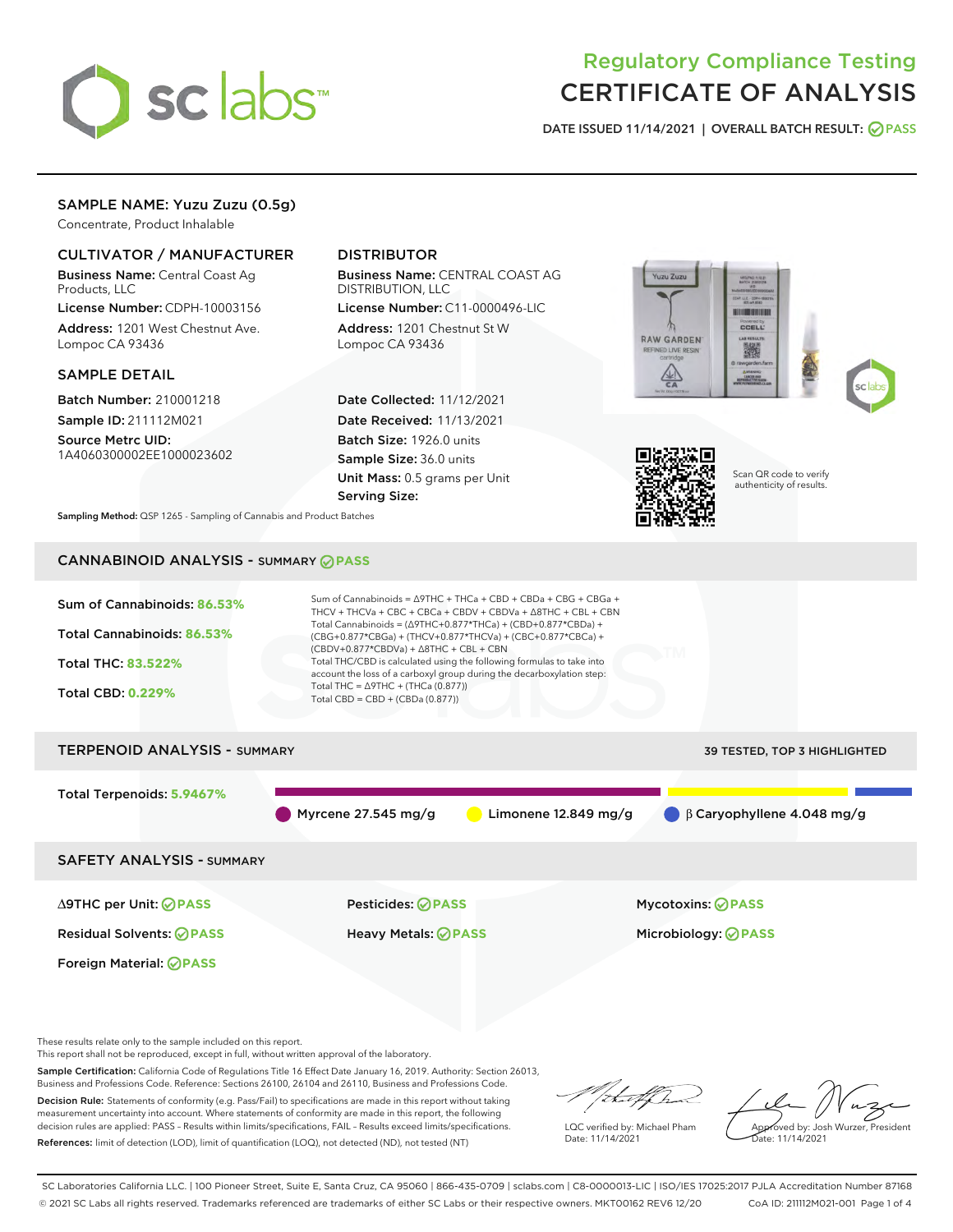



YUZU ZUZU (0.5G) | DATE ISSUED 11/14/2021 | OVERALL BATCH RESULT:  $\bigcirc$  PASS

### CANNABINOID TEST RESULTS - 11/13/2021 2 PASS

Tested by high-performance liquid chromatography with diode-array detection (HPLC-DAD). **Method:** QSP 1157 - Analysis of Cannabinoids by HPLC-DAD

#### TOTAL CANNABINOIDS: **86.53%**

Total Cannabinoids (Total THC) + (Total CBD) + (Total CBG) + (Total THCV) + (Total CBC) + (Total CBDV) + ∆8THC + CBL + CBN

TOTAL THC: **83.522%** Total THC (∆9THC+0.877\*THCa)

TOTAL CBD: **0.229%**

Total CBD (CBD+0.877\*CBDa)

TOTAL CBG: 2.257% Total CBG (CBG+0.877\*CBGa)

TOTAL THCV: 0.32% Total THCV (THCV+0.877\*THCVa)

TOTAL CBC: ND Total CBC (CBC+0.877\*CBCa)

TOTAL CBDV: ND Total CBDV (CBDV+0.877\*CBDVa)

| <b>COMPOUND</b>  | LOD/LOQ<br>(mg/g)          | <b>MEASUREMENT</b><br><b>UNCERTAINTY</b><br>(mg/g) | <b>RESULT</b><br>(mg/g) | <b>RESULT</b><br>(%) |
|------------------|----------------------------|----------------------------------------------------|-------------------------|----------------------|
| <b>A9THC</b>     | 0.06/0.26                  | ±28.732                                            | 835.22                  | 83.522               |
| <b>CBG</b>       | 0.06/0.19                  | ±0.889                                             | 22.57                   | 2.257                |
| <b>THCV</b>      | 0.1/0.2                    | ±0.16                                              | 3.2                     | 0.32                 |
| <b>CBD</b>       | 0.07/0.29                  | ±0.106                                             | 2.29                    | 0.229                |
| <b>CBN</b>       | 0.1/0.3                    | ±0.13                                              | 2.0                     | 0.20                 |
| $\triangle$ 8THC | 0.1/0.4                    | N/A                                                | <b>ND</b>               | <b>ND</b>            |
| <b>THCa</b>      | 0.05/0.14                  | N/A                                                | <b>ND</b>               | <b>ND</b>            |
| <b>THCVa</b>     | 0.07/0.20                  | N/A                                                | <b>ND</b>               | <b>ND</b>            |
| <b>CBDa</b>      | 0.02/0.19                  | N/A                                                | <b>ND</b>               | <b>ND</b>            |
| <b>CBDV</b>      | 0.04/0.15                  | N/A                                                | <b>ND</b>               | <b>ND</b>            |
| <b>CBDVa</b>     | 0.03/0.53                  | N/A                                                | <b>ND</b>               | <b>ND</b>            |
| <b>CBGa</b>      | 0.1/0.2                    | N/A                                                | <b>ND</b>               | <b>ND</b>            |
| <b>CBL</b>       | 0.06 / 0.24                | N/A                                                | <b>ND</b>               | <b>ND</b>            |
| <b>CBC</b>       | 0.2 / 0.5                  | N/A                                                | <b>ND</b>               | <b>ND</b>            |
| <b>CBCa</b>      | 0.07/0.28                  | N/A                                                | <b>ND</b>               | <b>ND</b>            |
|                  | <b>SUM OF CANNABINOIDS</b> |                                                    | $865.3$ mg/g            | 86.53%               |

#### **UNIT MASS: 0.5 grams per Unit**

| ∆9THC per Unit                         | 1120 per-package limit | 417.61 mg/unit  | <b>PASS</b> |
|----------------------------------------|------------------------|-----------------|-------------|
| <b>Total THC per Unit</b>              |                        | 417.61 mg/unit  |             |
| <b>CBD</b> per Unit                    |                        | $1.14$ mg/unit  |             |
| <b>Total CBD per Unit</b>              |                        | $1.14$ mg/unit  |             |
| <b>Sum of Cannabinoids</b><br>per Unit |                        | $432.6$ mg/unit |             |
| <b>Total Cannabinoids</b><br>per Unit  |                        | $432.6$ mg/unit |             |

| <b>COMPOUND</b>           | LOD/LOQ<br>(mg/g) | AJUREIVII<br><b>UNCERTAINTY</b><br>(mg/g) | <b>RESULT</b><br>(mg/g)                         | <b>RESULT</b><br>(%) |
|---------------------------|-------------------|-------------------------------------------|-------------------------------------------------|----------------------|
| <b>Myrcene</b>            | 0.008 / 0.025     | ±0.3553                                   | 27.545                                          | 2.7545               |
| Limonene                  | 0.005 / 0.016     | ±0.1837                                   | 12.849                                          | 1.2849               |
| $\beta$ Caryophyllene     | 0.004 / 0.012     | ±0.1441                                   | 4.048                                           | 0.4048               |
| $\alpha$ Pinene           | 0.005 / 0.017     | ±0.0314                                   | 3.650                                           | 0.3650               |
| $\beta$ Pinene            | 0.004 / 0.014     | ±0.0362                                   | 3.149                                           | 0.3149               |
| Terpinolene               | 0.008 / 0.026     | ±0.0458                                   | 2.235                                           | 0.2235               |
| Linalool                  | 0.009 / 0.032     | ±0.0540                                   | 1.420                                           | 0.1420               |
| $\alpha$ Humulene         | 0.009 / 0.029     | ±0.0330                                   | 1.027                                           | 0.1027               |
| Ocimene                   | 0.011 / 0.038     | ±0.0304                                   | 0.946                                           | 0.0946               |
| Fenchol                   | 0.010 / 0.034     | ±0.0233                                   | 0.603                                           | 0.0603               |
| <b>Terpineol</b>          | 0.016 / 0.055     | ±0.0369                                   | 0.601                                           | 0.0601               |
| Camphene                  | 0.005 / 0.015     | ±0.0036                                   | 0.315                                           | 0.0315               |
| trans- $\beta$ -Farnesene | 0.008 / 0.025     | ±0.0087                                   | 0.246                                           | 0.0246               |
| <b>Borneol</b>            | 0.005 / 0.016     | ±0.0050                                   | 0.118                                           | 0.0118               |
| $\gamma$ Terpinene        | 0.006 / 0.018     | ±0.0016                                   | 0.094                                           | 0.0094               |
| $\alpha$ Terpinene        | 0.005 / 0.017     | ±0.0013                                   | 0.085                                           | 0.0085               |
| Fenchone                  | 0.009 / 0.028     | ±0.0023                                   | 0.079                                           | 0.0079               |
| Nerolidol                 | 0.009 / 0.028     | ±0.0049                                   | 0.078                                           | 0.0078               |
| Geraniol                  | 0.002 / 0.007     | ±0.0030                                   | 0.068                                           | 0.0068               |
| $\alpha$ Bisabolol        | 0.008 / 0.026     | ±0.0036                                   | 0.068                                           | 0.0068               |
| $\alpha$ Phellandrene     | 0.006 / 0.020     | ±0.0008                                   | 0.061                                           | 0.0061               |
| Eucalyptol                | 0.006 / 0.018     | ±0.0010                                   | 0.039                                           | 0.0039               |
| Guaiol                    | 0.009 / 0.030     | ±0.0017                                   | 0.037                                           | 0.0037               |
| 3 Carene                  | 0.005 / 0.018     | ±0.0005                                   | 0.036                                           | 0.0036               |
| Sabinene Hydrate          | 0.006 / 0.022     | ±0.0009                                   | 0.024                                           | 0.0024               |
| p-Cymene                  | 0.005 / 0.016     | ±0.0005                                   | 0.020                                           | 0.0020               |
| Nerol                     | 0.003 / 0.011     | ±0.0006                                   | 0.013                                           | 0.0013               |
| Citronellol               | 0.003 / 0.010     | ±0.0006                                   | 0.013                                           | 0.0013               |
| Sabinene                  | 0.004 / 0.014     | N/A                                       | <loq< th=""><th><loq< th=""></loq<></th></loq<> | <loq< th=""></loq<>  |
| Caryophyllene<br>Oxide    | 0.010 / 0.033     | N/A                                       | <loq< th=""><th><loq< th=""></loq<></th></loq<> | <loq< th=""></loq<>  |
| (-)-Isopulegol            | 0.005 / 0.016     | N/A                                       | ND                                              | ND                   |
| Camphor                   | 0.006 / 0.019     | N/A                                       | ND                                              | ND                   |
| Isoborneol                | 0.004 / 0.012     | N/A                                       | ND                                              | ND                   |
| Menthol                   | 0.008 / 0.025     | N/A                                       | ND                                              | ND                   |
| $R-(+)$ -Pulegone         | 0.003 / 0.011     | N/A                                       | ND                                              | ND                   |
| <b>Geranyl Acetate</b>    | 0.004 / 0.014     | N/A                                       | ND                                              | ND                   |
| $\alpha$ Cedrene          | 0.005 / 0.016     | N/A                                       | ND                                              | ND                   |
| Valencene                 | 0.009 / 0.030     | N/A                                       | ND                                              | ND                   |
| Cedrol                    | 0.008 / 0.027     | N/A                                       | <b>ND</b>                                       | ND                   |
| <b>TOTAL TERPENOIDS</b>   |                   |                                           | 59.467 mg/g                                     | 5.9467%              |

SC Laboratories California LLC. | 100 Pioneer Street, Suite E, Santa Cruz, CA 95060 | 866-435-0709 | sclabs.com | C8-0000013-LIC | ISO/IES 17025:2017 PJLA Accreditation Number 87168 © 2021 SC Labs all rights reserved. Trademarks referenced are trademarks of either SC Labs or their respective owners. MKT00162 REV6 12/20 CoA ID: 211112M021-001 Page 2 of 4

### TERPENOID TEST RESULTS - 11/14/2021

Terpene analysis utilizing gas chromatography-flame ionization detection (GC-FID). **Method:** QSP 1192 - Analysis of Terpenoids by GC-FID

MEACUREMENT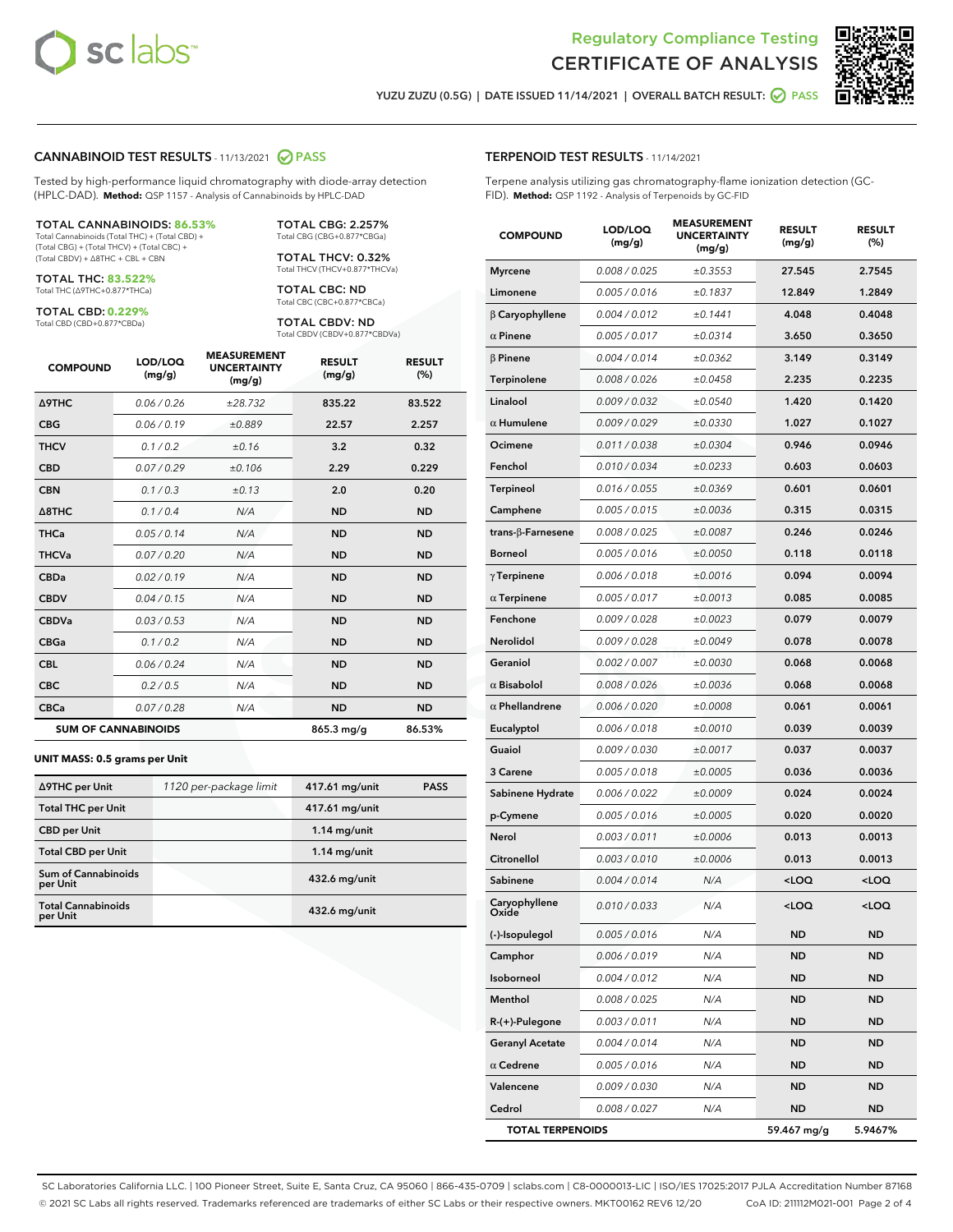



YUZU ZUZU (0.5G) | DATE ISSUED 11/14/2021 | OVERALL BATCH RESULT: ● PASS

### CATEGORY 1 PESTICIDE TEST RESULTS - 11/14/2021 2 PASS

Pesticide and plant growth regulator analysis utilizing high-performance liquid chromatography-mass spectrometry (HPLC-MS) or gas chromatography-mass spectrometry (GC-MS). \*GC-MS utilized where indicated. **Method:** QSP 1212 - Analysis of Pesticides and Mycotoxins by LC-MS or QSP 1213 - Analysis of Pesticides by GC-MS

| <b>COMPOUND</b>             | LOD/LOQ<br>$(\mu g/g)$ | <b>ACTION</b><br><b>LIMIT</b><br>$(\mu g/g)$ | <b>MEASUREMENT</b><br><b>UNCERTAINTY</b><br>$(\mu g/g)$ | <b>RESULT</b><br>$(\mu g/g)$ | <b>RESULT</b> |
|-----------------------------|------------------------|----------------------------------------------|---------------------------------------------------------|------------------------------|---------------|
| Aldicarb                    | 0.03 / 0.08            | $\ge$ LOD                                    | N/A                                                     | <b>ND</b>                    | <b>PASS</b>   |
| Carbofuran                  | 0.02 / 0.05            | $\ge$ LOD                                    | N/A                                                     | <b>ND</b>                    | <b>PASS</b>   |
| Chlordane*                  | 0.03 / 0.08            | $\ge$ LOD                                    | N/A                                                     | <b>ND</b>                    | <b>PASS</b>   |
| Chlorfenapyr*               | 0.03/0.10              | $\ge$ LOD                                    | N/A                                                     | <b>ND</b>                    | <b>PASS</b>   |
| Chlorpyrifos                | 0.02 / 0.06            | $\ge$ LOD                                    | N/A                                                     | <b>ND</b>                    | <b>PASS</b>   |
| Coumaphos                   | 0.02 / 0.07            | $\ge$ LOD                                    | N/A                                                     | <b>ND</b>                    | <b>PASS</b>   |
| Daminozide                  | 0.02 / 0.07            | $\ge$ LOD                                    | N/A                                                     | <b>ND</b>                    | <b>PASS</b>   |
| <b>DDVP</b><br>(Dichlorvos) | 0.03/0.09              | $>$ LOD                                      | N/A                                                     | <b>ND</b>                    | <b>PASS</b>   |
| Dimethoate                  | 0.03/0.08              | $\ge$ LOD                                    | N/A                                                     | <b>ND</b>                    | <b>PASS</b>   |
| Ethoprop(hos)               | 0.03/0.10              | $>$ LOD                                      | N/A                                                     | <b>ND</b>                    | <b>PASS</b>   |
| Etofenprox                  | 0.02 / 0.06            | $\ge$ LOD                                    | N/A                                                     | <b>ND</b>                    | <b>PASS</b>   |
| Fenoxycarb                  | 0.03/0.08              | $\ge$ LOD                                    | N/A                                                     | <b>ND</b>                    | <b>PASS</b>   |
| Fipronil                    | 0.03/0.08              | $\ge$ LOD                                    | N/A                                                     | <b>ND</b>                    | <b>PASS</b>   |
| Imazalil                    | 0.02 / 0.06            | $>$ LOD                                      | N/A                                                     | <b>ND</b>                    | <b>PASS</b>   |
| <b>Methiocarb</b>           | 0.02 / 0.07            | $\ge$ LOD                                    | N/A                                                     | <b>ND</b>                    | <b>PASS</b>   |
| Methyl<br>parathion         | 0.03/0.10              | $\ge$ LOD                                    | N/A                                                     | <b>ND</b>                    | <b>PASS</b>   |
| <b>Mevinphos</b>            | 0.03/0.09              | $\ge$ LOD                                    | N/A                                                     | <b>ND</b>                    | <b>PASS</b>   |
| Paclobutrazol               | 0.02 / 0.05            | $>$ LOD                                      | N/A                                                     | <b>ND</b>                    | <b>PASS</b>   |
| Propoxur                    | 0.03/0.09              | $\ge$ LOD                                    | N/A                                                     | <b>ND</b>                    | <b>PASS</b>   |
| Spiroxamine                 | 0.03/0.08              | $\ge$ LOD                                    | N/A                                                     | <b>ND</b>                    | <b>PASS</b>   |
| Thiacloprid                 | 0.03/0.10              | $\ge$ LOD                                    | N/A                                                     | <b>ND</b>                    | <b>PASS</b>   |

#### CATEGORY 2 PESTICIDE TEST RESULTS - 11/14/2021 @ PASS

| <b>COMPOUND</b>          | LOD/LOO<br>$(\mu g/g)$ | <b>ACTION</b><br>LIMIT<br>$(\mu g/g)$ | <b>MEASUREMENT</b><br><b>UNCERTAINTY</b><br>$(\mu g/g)$ | <b>RESULT</b><br>$(\mu g/g)$ | <b>RESULT</b> |  |
|--------------------------|------------------------|---------------------------------------|---------------------------------------------------------|------------------------------|---------------|--|
| Abamectin                | 0.03/0.10              | 0.1                                   | N/A                                                     | <b>ND</b>                    | <b>PASS</b>   |  |
| Acephate                 | 0.02/0.07              | 0.1                                   | N/A                                                     | <b>ND</b>                    | <b>PASS</b>   |  |
| Acequinocyl              | 0.02/0.07              | 0.1                                   | N/A                                                     | <b>ND</b>                    | <b>PASS</b>   |  |
| Acetamiprid              | 0.02 / 0.05            | 0.1                                   | N/A                                                     | <b>ND</b>                    | <b>PASS</b>   |  |
| Azoxystrobin             | 0.02/0.07              | 0.1                                   | N/A                                                     | <b>ND</b>                    | <b>PASS</b>   |  |
| <b>Bifenazate</b>        | 0.01 / 0.04            | 0.1                                   | N/A                                                     | <b>ND</b>                    | <b>PASS</b>   |  |
| <b>Bifenthrin</b>        | 0.02 / 0.05            | 3                                     | N/A                                                     | <b>ND</b>                    | <b>PASS</b>   |  |
| <b>Boscalid</b>          | 0.03/0.09              | 0.1                                   | N/A                                                     | <b>ND</b>                    | <b>PASS</b>   |  |
| Captan                   | 0.19/0.57              | 0.7                                   | N/A                                                     | <b>ND</b>                    | <b>PASS</b>   |  |
| Carbaryl                 | 0.02/0.06              | 0.5                                   | N/A                                                     | <b>ND</b>                    | <b>PASS</b>   |  |
| Chlorantranilip-<br>role | 0.04/0.12              | 10                                    | N/A                                                     | <b>ND</b>                    | <b>PASS</b>   |  |
| Clofentezine             | 0.03/0.09              | 0.1                                   | N/A                                                     | <b>ND</b>                    | <b>PASS</b>   |  |

| <b>COMPOUND</b>               | LOD/LOQ<br>(µg/g) | <b>ACTION</b><br><b>LIMIT</b><br>(µg/g) | <b>MEASUREMENT</b><br><b>UNCERTAINTY</b><br>$(\mu g/g)$ | <b>RESULT</b><br>(µg/g) | <b>RESULT</b> |
|-------------------------------|-------------------|-----------------------------------------|---------------------------------------------------------|-------------------------|---------------|
| Cyfluthrin                    | 0.12 / 0.38       | $\overline{c}$                          | N/A                                                     | <b>ND</b>               | <b>PASS</b>   |
| Cypermethrin                  | 0.11 / 0.32       | 1                                       | N/A                                                     | <b>ND</b>               | <b>PASS</b>   |
| <b>Diazinon</b>               | 0.02 / 0.05       | 0.1                                     | N/A                                                     | <b>ND</b>               | <b>PASS</b>   |
| Dimethomorph                  | 0.03 / 0.09       | 2                                       | N/A                                                     | <b>ND</b>               | <b>PASS</b>   |
| Etoxazole                     | 0.02 / 0.06       | 0.1                                     | N/A                                                     | <b>ND</b>               | <b>PASS</b>   |
| Fenhexamid                    | 0.03 / 0.09       | 0.1                                     | N/A                                                     | <b>ND</b>               | <b>PASS</b>   |
| Fenpyroximate                 | 0.02 / 0.06       | 0.1                                     | N/A                                                     | <b>ND</b>               | <b>PASS</b>   |
| Flonicamid                    | 0.03 / 0.10       | 0.1                                     | N/A                                                     | <b>ND</b>               | <b>PASS</b>   |
| Fludioxonil                   | 0.03 / 0.10       | 0.1                                     | N/A                                                     | <b>ND</b>               | <b>PASS</b>   |
| Hexythiazox                   | 0.02 / 0.07       | 0.1                                     | N/A                                                     | <b>ND</b>               | <b>PASS</b>   |
| Imidacloprid                  | 0.04 / 0.11       | 5                                       | N/A                                                     | <b>ND</b>               | <b>PASS</b>   |
| Kresoxim-methyl               | 0.02 / 0.07       | 0.1                                     | N/A                                                     | <b>ND</b>               | <b>PASS</b>   |
| Malathion                     | 0.03 / 0.09       | 0.5                                     | N/A                                                     | <b>ND</b>               | <b>PASS</b>   |
| Metalaxyl                     | 0.02 / 0.07       | $\overline{c}$                          | N/A                                                     | <b>ND</b>               | <b>PASS</b>   |
| Methomyl                      | 0.03 / 0.10       | $\mathcal{I}$                           | N/A                                                     | <b>ND</b>               | <b>PASS</b>   |
| Myclobutanil                  | 0.03 / 0.09       | 0.1                                     | N/A                                                     | <b>ND</b>               | <b>PASS</b>   |
| <b>Naled</b>                  | 0.02 / 0.07       | 0.1                                     | N/A                                                     | <b>ND</b>               | <b>PASS</b>   |
| Oxamyl                        | 0.04 / 0.11       | 0.5                                     | N/A                                                     | <b>ND</b>               | <b>PASS</b>   |
| Pentachloronitro-<br>benzene* | 0.03/0.09         | 0.1                                     | N/A                                                     | <b>ND</b>               | <b>PASS</b>   |
| Permethrin                    | 0.04 / 0.12       | 0.5                                     | N/A                                                     | <b>ND</b>               | <b>PASS</b>   |
| Phosmet                       | 0.03 / 0.10       | 0.1                                     | N/A                                                     | <b>ND</b>               | <b>PASS</b>   |
| Piperonylbu-<br>toxide        | 0.02 / 0.07       | 3                                       | N/A                                                     | <b>ND</b>               | <b>PASS</b>   |
| Prallethrin                   | 0.03 / 0.08       | 0.1                                     | N/A                                                     | <b>ND</b>               | <b>PASS</b>   |
| Propiconazole                 | 0.02 / 0.07       | 0.1                                     | N/A                                                     | <b>ND</b>               | <b>PASS</b>   |
| Pyrethrins                    | 0.04 / 0.12       | 0.5                                     | N/A                                                     | <b>ND</b>               | <b>PASS</b>   |
| Pyridaben                     | 0.02 / 0.07       | 0.1                                     | N/A                                                     | <b>ND</b>               | <b>PASS</b>   |
| Spinetoram                    | 0.02 / 0.07       | 0.1                                     | N/A                                                     | <b>ND</b>               | <b>PASS</b>   |
| Spinosad                      | 0.02 / 0.07       | 0.1                                     | N/A                                                     | <b>ND</b>               | <b>PASS</b>   |
| Spiromesifen                  | 0.02 / 0.05       | 0.1                                     | N/A                                                     | <b>ND</b>               | <b>PASS</b>   |
| Spirotetramat                 | 0.02 / 0.06       | 0.1                                     | N/A                                                     | ND                      | <b>PASS</b>   |
| Tebuconazole                  | 0.02 / 0.07       | 0.1                                     | N/A                                                     | <b>ND</b>               | <b>PASS</b>   |
| Thiamethoxam                  | 0.03 / 0.10       | 5                                       | N/A                                                     | <b>ND</b>               | <b>PASS</b>   |
| Trifloxystrobin               | 0.03 / 0.08       | 0.1                                     | N/A                                                     | <b>ND</b>               | <b>PASS</b>   |

SC Laboratories California LLC. | 100 Pioneer Street, Suite E, Santa Cruz, CA 95060 | 866-435-0709 | sclabs.com | C8-0000013-LIC | ISO/IES 17025:2017 PJLA Accreditation Number 87168 © 2021 SC Labs all rights reserved. Trademarks referenced are trademarks of either SC Labs or their respective owners. MKT00162 REV6 12/20 CoA ID: 211112M021-001 Page 3 of 4